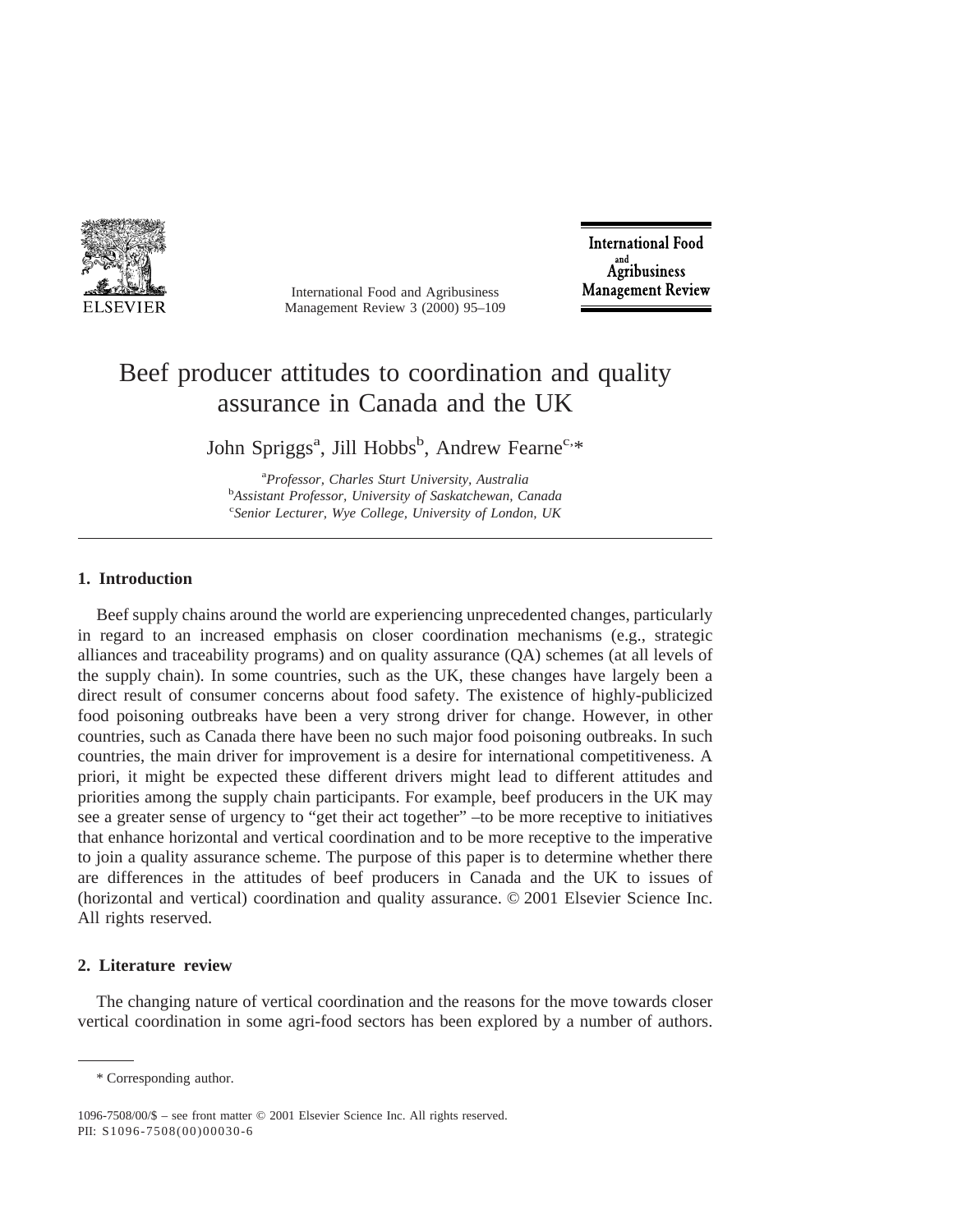Barkema and Drabenstott (1995), focusing on the US food system in general, emphasize, as reasons for closer vertical coordination, changing consumer preferences and technological advances which facilitate product differentiation and the tailoring of products to specific market segments. Increased awareness of food safety issues and the need to provide food safety and quality assurance guarantees to consumers is a further facet of these changing consumer preferences. Other authors have focused on specific sectors. For example, Cook (1997) discusses the emergence of end-product oriented, closely vertically coordinated firms in the US grains and oilseed sector. Changing consumer demands, technological advancements, the need to improve the measurement of end-user quality and to provide credible assurances of safety are some of the reasons he cites for the anticipated acceleration towards identity preserved supply chains. Also focusing on the US grains sector, Kalaitzandonakes and Maltsbarger (1999) explore supply chains designed to preserve grain identity and capture rents from biotechnology innovation. They discuss key drivers in the development of identity preserved grain systems. Duval and Biere (1998) compare the attitudes of members of two groups of wheat producers to growing hard white wheat under contract as part of a producer association. The responses of members and nonmembers of the association are compared. Nonmembers were less willing to try a new crop or new production methods and were less supportive of contract production. The authors suggest that producer education will be an important facet of any new coordination mechanism.

Producers' choice of marketing channel and their attitudes towards closer vertical and/or horizontal coordination are influenced by the transaction costs of different vertical coordination alternatives (Hobbs, 1997). In a survey of Spanish citrus growers, Poole and Del Campo Gomis (1998) found that high levels of uncertainty surrounding the producer-buyer transaction favored the adoption of standardized written contracts. They suggest that cooperative organizations would be better placed to offer improved information flows and traceability in the citrus sector.

Often the growth of supply chain partnerships or "value chain" relationships depends on a "channel captain" to act as the catalyst for closer coordination. Fearne (1998) discusses recent developments in the UK beef industry involving vertical alliances among retailers, processors and producers—with examples of a retailer-led and a producer-led supply chain partnership. The need to provide traceability to facilitate food safety and quality assurance guarantees were critical factors leading to these developments. Hughes and Merton (1996) discuss the use of long-term supply chain partnerships by a major UK food retailing firm. Among a list of reasons for the growth in closer vertical coordination they include quality improvements for perishable products, traceability and responding to/pre-empting food safety legislation.

In a discussion of the impact of food safety on vertical coordination, Caswell et al. (1997) suggest that foods with positive food safety and quality attributes have a competitive advantage in the marketplace. Capitalizing on this advantage, however, requires that these attributes be identified, that vertical quality control systems be implemented and that the features of quality assurance programs are credibly communicated to consumers.

A review of the literature indicates there are moves towards closer vertical (and sometimes horizontal) coordination occurring in a variety of agri-food sectors across different countries. While common drivers for change can be identified (for example, changing consumer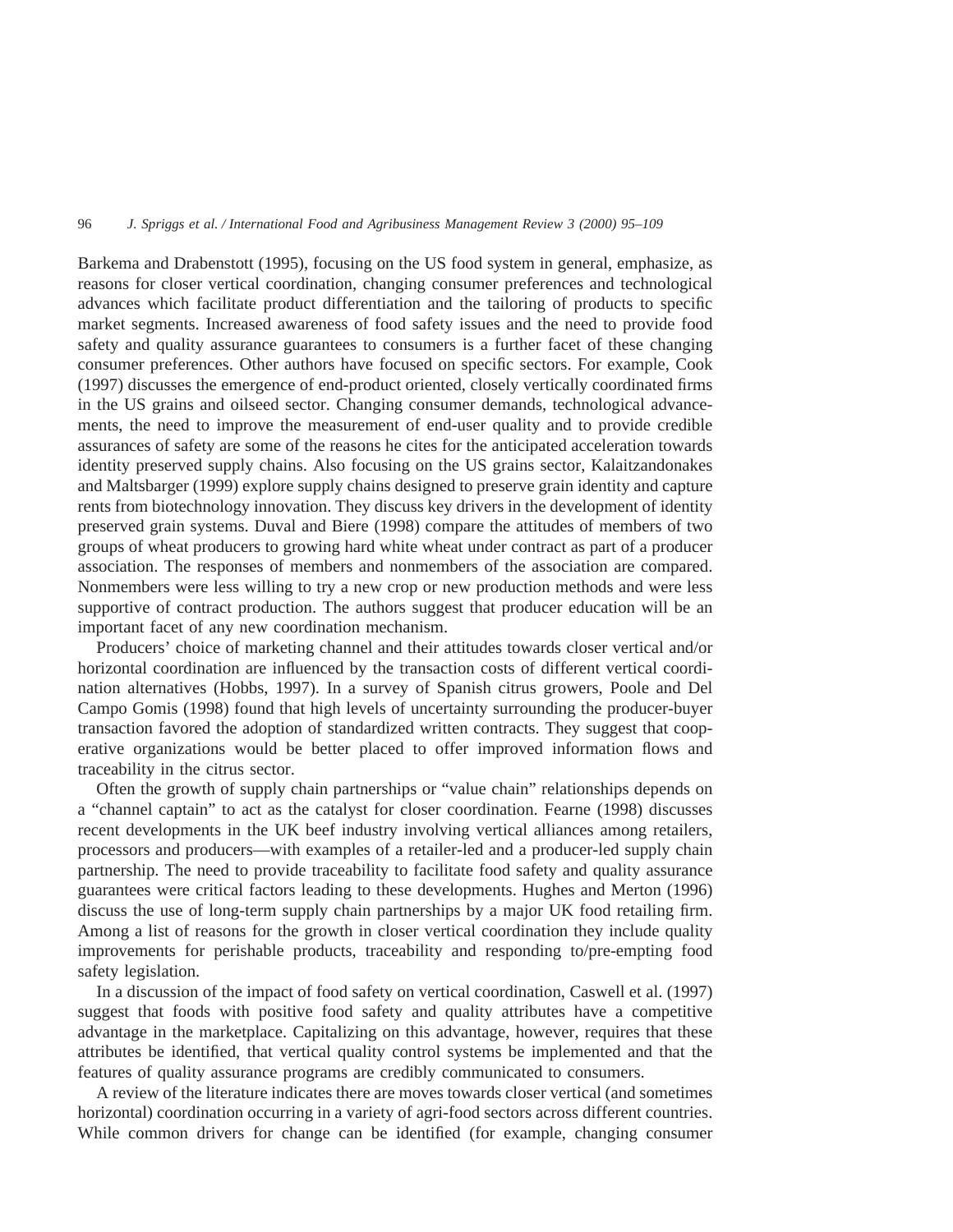preferences and technology), some of these drivers are country-specific. As indicated above, food safety has been a much stronger motivator for change in the UK beef industry than in Canada. Whether this results in different motivations for—and therefore outcomes of vertical and horizontal coordination is the subject of the remainder of this paper.

#### **3. Methodology**

To address the paper's objective, we conducted random sample mail surveys of beef finishers in both Canada and the United Kingdom in late 1997 and early 1998. The Canadian survey was carried out on a random sample of feedlot operators and beef producers in Alberta and Ontario, which account for 75% of Canadian beef finishing. The UK survey was carried out on a random sample of beef producers, stratified by region, taken from a national readership database of beef producers. Both samples, and particularly the UK sample, included beef producers who were not finishers. However, only respondents who indicated they finished cattle were used in the analysis. The Canadian survey was mailed to 381 producers in April 1998 and 99 usable responses were received (a 26% response rate). The UK survey was mailed to 1100 beef producers in October 1997 (nonrespondents received a second mailing in January 1998) and 173 usable responses were received (a 16% response rate).

The relatively low response rates, particularly in the UK, were not surprising, given the complexity of the questionnaire and the timing of the survey, at the peak of the BSE crisis. However, given the resources available a mail survey was the only option and the characteristics of the sample achieved indicate a good spread of beef finishers in terms of size, enterprise mix and demographics.

The questionnaire was in three parts. The first was concerned with the nature of cattle marketing arrangements in each country and producer opinions on the effectiveness of existing trading relationships. This provided important contextual information, as the role and effectiveness of quality assurance schemes in the two countries should be assessed in relation to the supply chain structures within which they have been established. The second part focused specifically on the impact of and producer attitudes towards QA schemes for beef. The purpose of this part of the questionnaire was to establish a) the motives for such schemes and b) producer expectations, in terms of the associated compliance costs and the perceived benefits.

The literature review suggested that the drivers for QA schemes were distinctly different in the two countries, with safety (and the restoration of consumer confidence) the key in the UK and quality the key driver in Canada. Thus, the questionnaire was designed to establish the extent to which producers in the two countries differed in the way they perceived the effect of the respective schemes on their national beef industries as a whole and, more specifically, the operation of their own beef enterprises.

The questionnaire generated categorical data with respect to the existing marketing arrangements for beef, recent changes in husbandry practices, and the perceived role of QA schemes. The results for these questions are summarized in frequency tables presented in section 5 of this paper. Likert scales were used in conjunction with a series of statements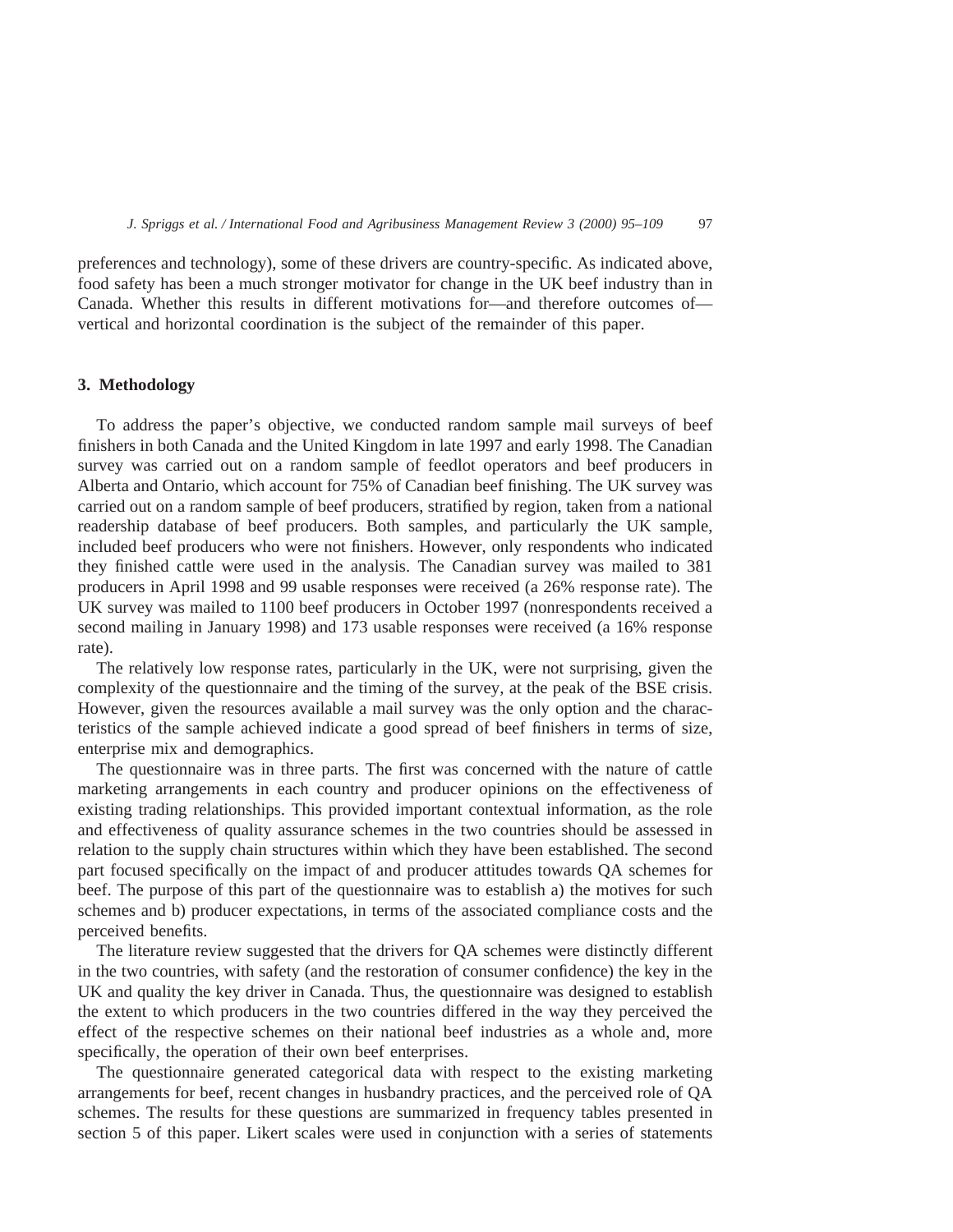about supply chain coordination and the perceived costs and benefits associated with joining a QA scheme for beef. A five point rating scale was also used to gauge the changes associated with joining a QA scheme. Mean scores are reported for the answers to these questions, along with the results of paired *t* tests.

The depth of analysis is limited by the nature of the data generated and the scope of the study, which was broad in its coverage, rather than highly focused on detailed aspects of the respective QA schemes. Further research currently on-going, includes an extension of the country coverage, to include recent initiatives in Australia, and a more detailed examination of the *actual* benefits of QA schemes to all stakeholders in the beef supply chain, including retailers and consumers.

### **4. Differences in the nature of the Canadian and British beef industries**

The beef finishing operation in Canada is typically quite different from that in the UK. For one thing the average size of the Canadian operations was found to be 8600 head of cattle per year as against 75 in the UK. This reflects the fact that beef finishing in Canada tends to be a specialized feedlot finishing operation while in the UK it is typically a sideline enterprise on a mixed farm. The average age of respondents was also found to be higher in the UK (50.5 years) than in Canada (46.5 years). The differing structure alone might suggest Canadian producers might be further ahead than their UK counterparts in terms of their attitude to quality assurance and forming partnerships. This a priori assessment is encouraged by the difference in the marketing arrangements used by Canadian and UK fed cattle producers. In Canada, by far the most popular method of selling fed cattle was direct to a processor (packer). In our survey, 82% of all sales by respondents (unweighted by number of cattle) were direct to a processor. Weighting by number of cattle sold this number rises to 98%. These figures compare with 45% and 60% respectively for the UK.

This highlights a major difference between the Canadian and UK beef industries. While the traditional auction system in the UK is declining in importance, it is still used far more widely to market finished cattle than is the case in Canada. This should be an advantage to the Canadian industry in developing farm to retail quality assurance guarantees. The close relationship between packer and feedlot operator creates the opportunity for improved information flow between different stages of the supply chain and should enhance the ability of the supply chain to offer traceability.

The major national UK quality assurance scheme is Farm Assured Beef and Lamb (FABL) and has been in operation for about 10 years. Independent on-farm audits are used to confirm that producers are following the QA guidelines. All major supermarket retailers now require that their beef be sourced from farms belonging to FABL. In addition, a number of private retailer-specific quality assurance schemes have emerged in the UK in recent years. The Canadian Cattlemen's Association (an industry association) introduced the "Quality Starts Here" program in 1997. Producers are encouraged to follow specified Good Production Practices. The program is voluntary and, currently, there are no independent audits of production practices.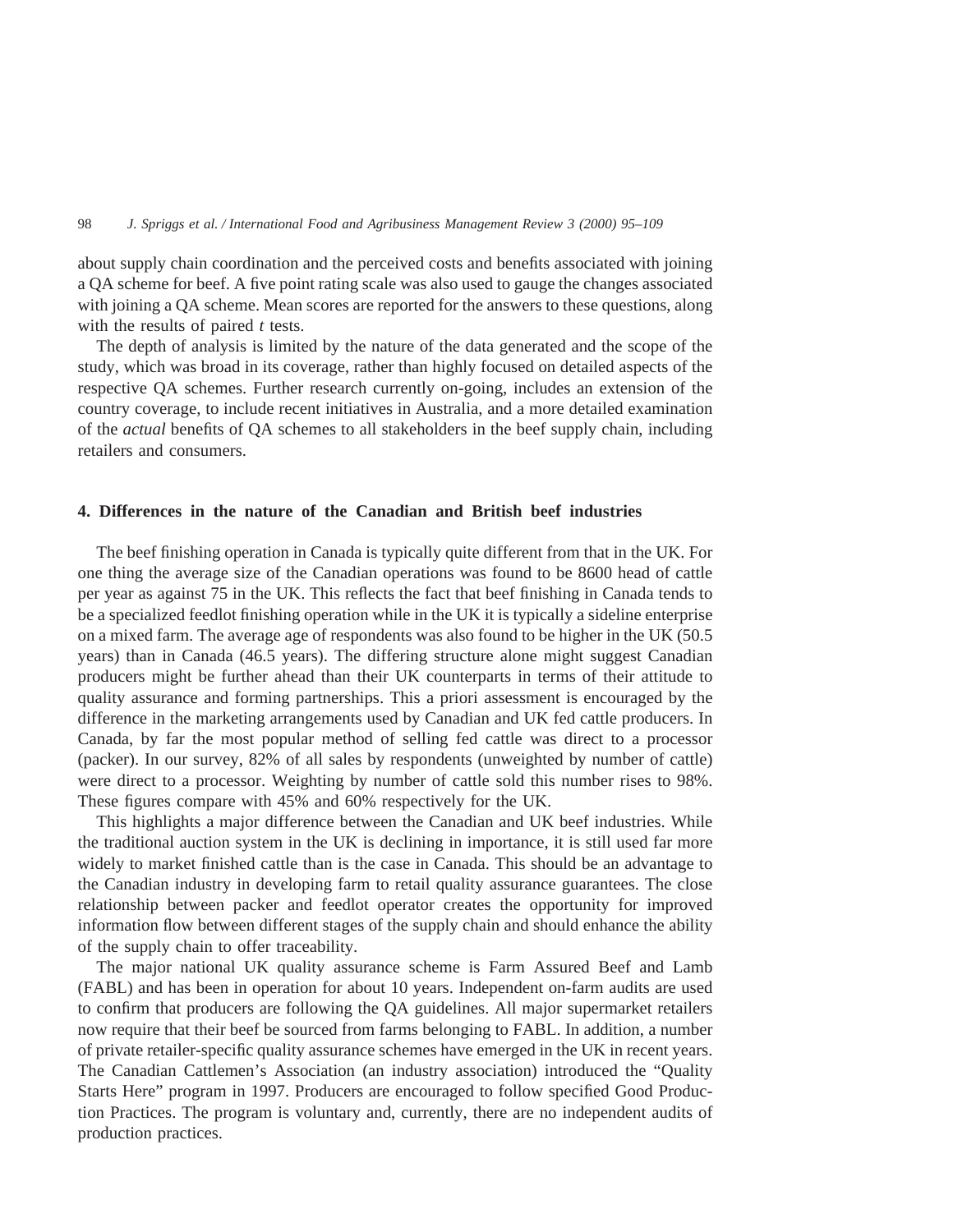| . .<br>٧<br>۹<br>×<br>× |  |
|-------------------------|--|
|-------------------------|--|

Improvements in beef husbandry made over the past eighteen months (% of respondents)

| Activity                | Canada | UK |
|-------------------------|--------|----|
| Improve breeding        | 25     | 30 |
| Improve feed quality    | 44     | 19 |
| Improve housing         | 10     | 19 |
| Improve traceability    | 16     | 27 |
| Lower production costs  | 31     | 23 |
| Increase cattle numbers | 34     | 6  |
| Joined a producer group |        | 12 |
| Joined a QA scheme      | 15     | 44 |
| No changes              | 16     | 19 |

#### **5. Results of the comparative survey**

As stated earlier, the objective of the survey is to compare the attitudes of beef producers in Canada and the UK with regard to closer coordination and quality assurance. The results of the survey are summarized in three sections below. In Section 5.1 are results dealing with recent changes in the management practices of producers. Here are the results comparing management changes already implemented to enhance coordination (e.g., joined a producer group) and quality assurance (e.g., joined a QA scheme). In the other two sections are the results dealing with producer perceptions about coordination (section 5.2) and quality assurance (section 5.3).

#### *5.1. Recent changes in management practices*

Producers were asked what improvements they had made to their beef operations in the previous 18 months. The results are summarized in Table 1 and indicate the percentage of respondents introducing a particular management change in the preceding 18 months.

Comparing the UK and Canadian results, it is apparent there are some important differences. The changes in which UK respondents most outstripped Canadians were "joined a QA scheme", "introduced mechanisms to ensure traceability", "improved quality of animal housing" and "joined a producer group." The emphasis on these changes come in response to the food contamination crises which have rocked the UK beef industry in recent years and also because of heightened concerns for animal welfare. The fact that only 27% had taken steps to improve traceability is surprising given the compulsory cattle passport and national traceability scheme being introduced in the UK. It may be that producers felt that they themselves had not taken steps to improve traceability, rather the government-imposed scheme had done that for them (or perhaps they did not consider this to be an "improvement to their beef operation").

Only 15% of Canadian respondents indicated they had joined a QA scheme in the past 18 months as against 44% for UK respondents. Furthermore, only 16% of Canadian respondents indicated they had introduced cattle traceability compared with 27% of UK respondents and only 3% of the Canadians had joined a producer group versus 12% of the British respondents.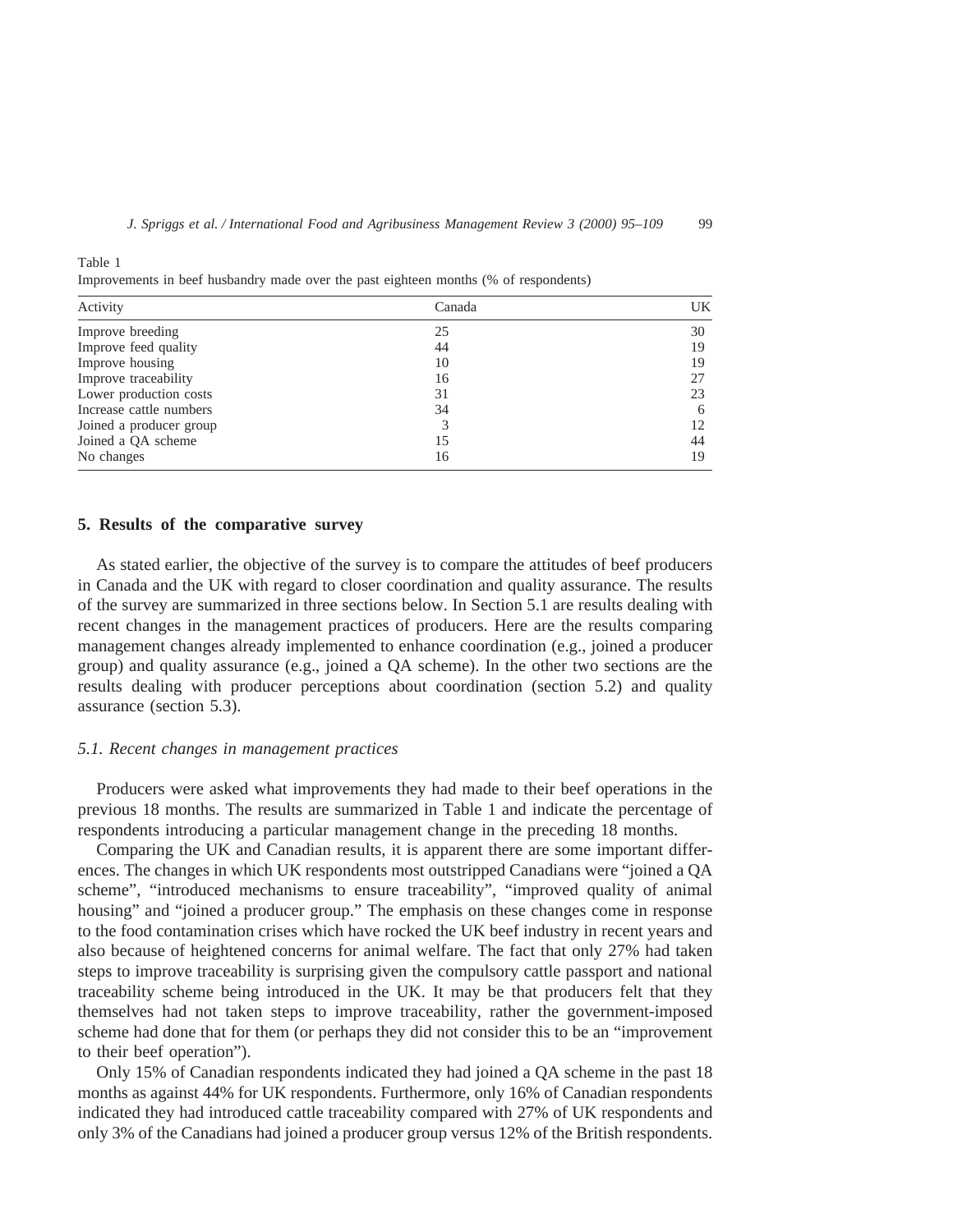Clearly, the adoption of mechanisms for greater coordination (producer groups and traceability) and quality assurance (QA schemes) are more advanced in the UK than in Canada. This is to be expected given the recent food contamination crises in the UK. In many cases, UK beef producers have had little choice but to adopt these changes in order to have a market outlet for their cattle. Supermarkets now require all their beef supplies to be sourced from FABL-approved farms.

The two biggest changes made by Canadian producers were an increase in cattle numbers and an improvement in feed quality. The increase in cattle numbers points to a higher degree of optimism on the part of Canadian producers compared to their UK counterparts. Cattle numbers are also influenced by the phase of the cattle cycle. Livestock industry statistics indicate that the Canadian cattle cycle peaked in early to mid 1996—the survey may have captured the tail end of this peak. The emphasis on improvements to feed quality in Canada relative to the UK is largely a function of the different production systems in the two countries. Canadian producers have more control over this aspect of production because of the grain-fed production system. In contrast, the UK system is pastoral in nature, giving producers less flexibility to alter feeding regimes.

#### *5.2. Producer perceptions on supply chain coordination*

Producers in each country were asked about their perceptions of the buyer-seller relationships existing in the marketing of their cattle. UK respondents were more likely to characterize the relationship as "dominated by buyers" than their Canadian counterparts (33% for UK vs. 18% for Canada). Conversely, Canadian respondents were more likely to characterize the relationship as being "equally beneficial" (53% for Canada vs. 34% for UK). This result is understandable given the highly concentrated nature of the retail sector in the UK. However, it may also be a symptom of the greater degree of vertical coordination in the UK, where the supply chain leaders happen to be the retailers. If this is the case, then what we see happening in the UK could also happen in Canada, as the industry there becomes more closely coordinated.

We asked respondents in the two countries to respond to a set of statements to gauge their perceptions of the current state of the industry. We were particularly interested in their attitudes concerning the desirability of greater horizontal and vertical coordination. These responses are summarized in Table 2.

The average responses to these questions for Canada and the UK are presented in columns 2 and 3. The scale is  $1 =$  strongly agree to  $5 =$  strongly disagree. Thus, the lower the number, the greater the degree of agreement with the statement. Column 4 contains the t statistics for the difference between the average responses in the two countries.

The statements to which Canadian respondents expressed the greatest affinity were Statements 1 and 2. In this, they are united with their British counterparts. Producers in both countries recognize the need for greater coordination in the supply chain with vertical coordination (cooperation between buyers and sellers) ranking ahead of horizontal coordination (cooperation among producers).

Taking the remaining statements (3, 4 and 5) together, it appears Canadian cattle producers are happier with their collective situation than are UK producers. Again, in the wake of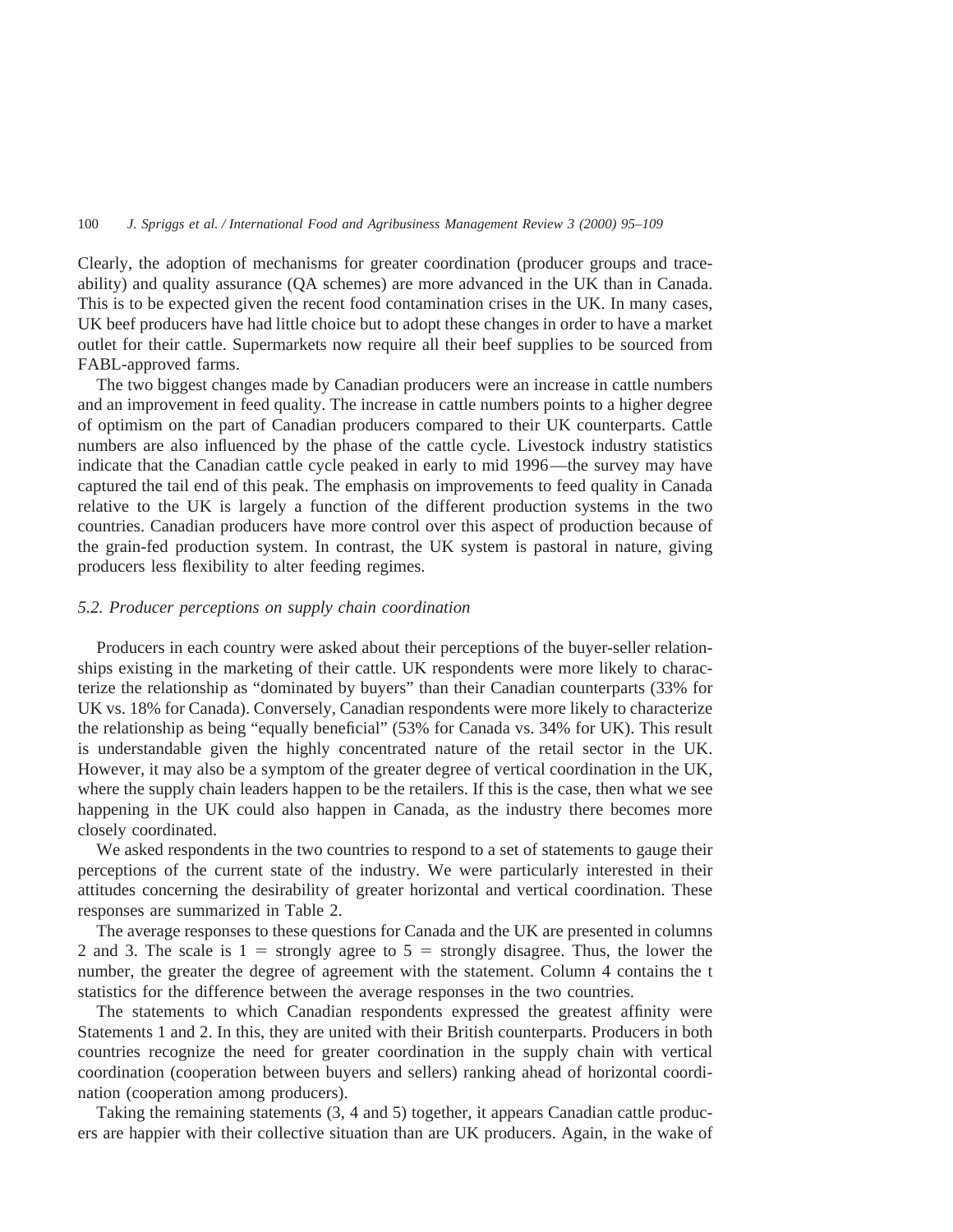Table 2

|  | Perception of supply chain coordination — mean scores $(1 = \text{strongly agree}, 5 = \text{strongly disagree})$ |  |  |  |  |
|--|-------------------------------------------------------------------------------------------------------------------|--|--|--|--|
|  |                                                                                                                   |  |  |  |  |

| <b>Statement</b>                                                                                                                              |      | Average measure of<br>agreement |          |  |  |  |
|-----------------------------------------------------------------------------------------------------------------------------------------------|------|---------------------------------|----------|--|--|--|
|                                                                                                                                               | UK.  | Canada                          |          |  |  |  |
| 1. "Greater cooperation amongst beef producers is essential<br>for the future prosperity of the industry"                                     | 2.27 | 2.01                            | $2.25*$  |  |  |  |
| 2. "Greater cooperation between buyers and sellers<br>throughout the beef industry is essential for the future<br>prosperity of the industry" | 1.90 | 1.94                            | $-0.40$  |  |  |  |
| 3. "Beef producers are well equipped to adapt to the<br>changing demands of the market"                                                       | 2.52 | 2.44                            | 0.62     |  |  |  |
| 4. "Beef producers have been slow to recognize the needs<br>of the final consumer"                                                            | 3.49 | 2.64                            | $6.17*$  |  |  |  |
| 5. "Beef producers are disadvantaged when selling their<br>cattle by a lack of market information"                                            | 2.95 | 3.35                            | $-3.01*$ |  |  |  |

\* Differences are significant at the 5% level.

the BSE crisis in the UK, this is not surprising. However, this also means that the motivation for change will be stronger in the UK than it currently is in Canada. One may argue it is because more change is required in the UK. However, this remains to be seen.

The biggest difference between British and Canadian producers came in their response to Statement 4. British producers were much more likely to disagree with the statement than Canadian respondents. One interpretation of this result would be that there is a sense in the UK that producers have had to get their act together. They have had to become an integral part of the food chain—to see themselves as producing food rather than animals. This stems from the very difficult set of circumstances that has ravaged their industry over the past decade or so. In the wake of the BSE and E. coli crises in the UK, all sectors of the British beef industry have been made sharply aware of the devastating effects a crisis in consumer confidence can have on their industry. Another interpretation is that—precisely because producers were reeling from the impact of the BSE crisis at the time of the survey—they had become defensive and were in a process of "denial." Which of these interpretations is correct remains to be seen. Nevertheless, the responsiveness of UK producers to consumer needs will be essential to the long-run recovery and growth of the beef industry.

By the admission of the producers themselves, the need to be receptive to consumers does not appear to have reached as deeply into the Canadian feedlot industry, despite the long-run downward trend in Canadian beef sales versus competitor meats. Perhaps the message here for the Canadian beef industry is not only that more needs to be done in this area but that some producers are recognizing more needs to be done.

# *5.3. Producer perceptions of quality assurance*

Respondents were asked which factors they thought were the most important in determining a quality beef product. The number one factor given by both Canadian and UK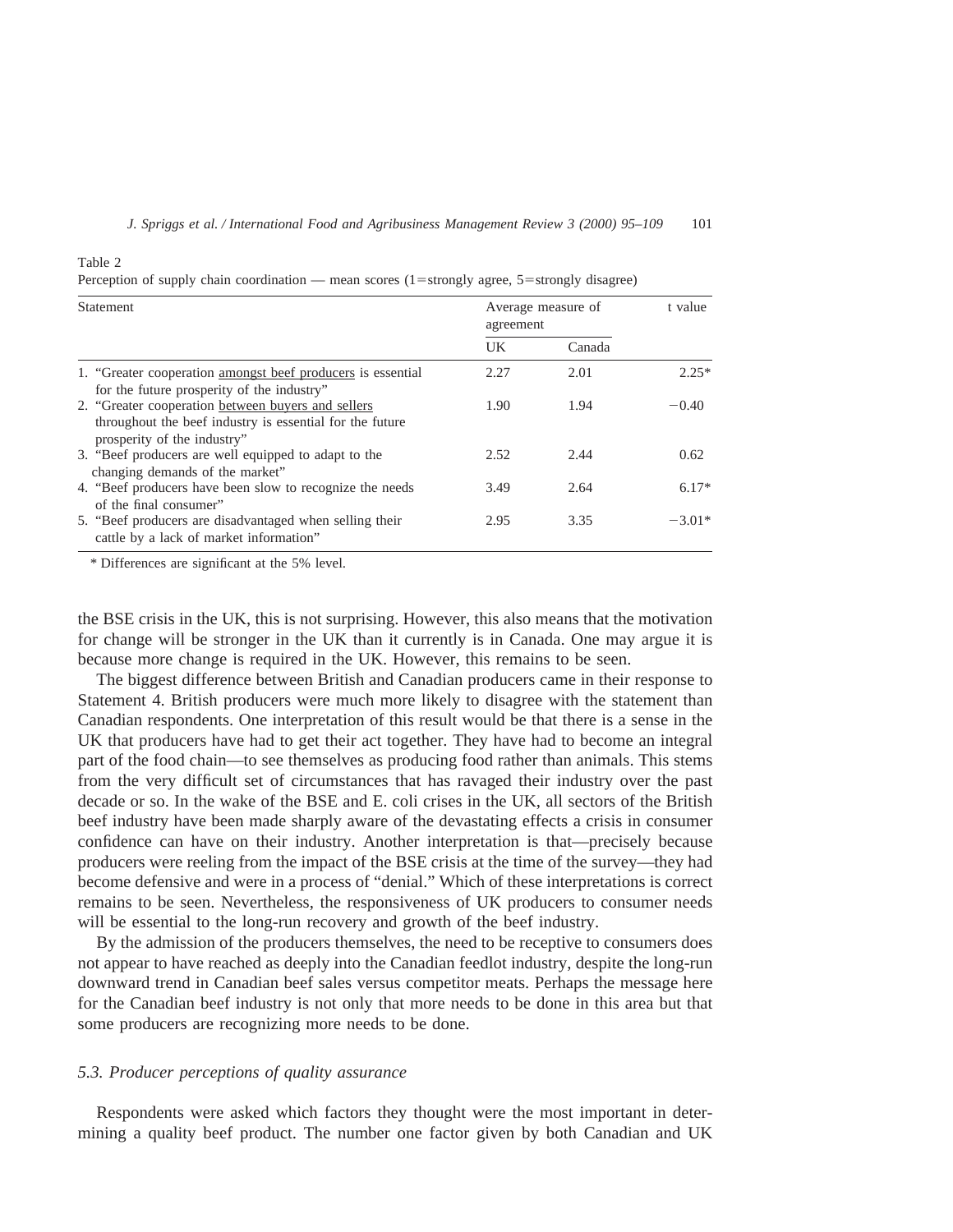|--|--|

|  |  |  |  |  | "The main purpose of a quality assurance scheme is $\ldots$ ." (% of respondents) |  |
|--|--|--|--|--|-----------------------------------------------------------------------------------|--|
|  |  |  |  |  |                                                                                   |  |
|  |  |  |  |  |                                                                                   |  |

| Purpose                                          | Canada | UK  |
|--------------------------------------------------|--------|-----|
| To ensure compliance with govt. regulations      |        |     |
| To ensure compliance with supermarket reqts.     |        |     |
| To convince consumers that beef is safe          | 22     | 50. |
| To protect the largest specialist beef producers |        |     |
| To ensure only the highest quality beef is sold  | 53     | 22. |
| Don't know or other                              |        |     |

respondents was "hygiene during processing." The respondents also thought buyers viewed this as the most important factor. Behind this factor, Canadian respondents saw product quality issues, namely "level of fat" and "carcass conformation" as being next in importance. On the other hand, their UK counterparts saw as next in importance, "animal welfare" (which reflects the heightened concerns in the UK about animal welfare resulting from a very strong animal rights lobby) and "careful use of vet products" (another food safety issue).

Respondents were asked how important it was to belong to a QA Scheme using a five-point scale (1 = not at all important, ...,  $5 =$  critically important). Interestingly, the respondents in both countries returned almost identical average scores (3.64 for Canada and 3.66 for the UK). However, while respondents in both countries saw the importance of belonging to a QA Scheme with equal clarity, there were significant differences in their motivation.

In a subsequent question, respondents were asked what they thought was the *main* purpose of belonging to a QA Scheme. They were asked to select one of six choices as indicated in Table 3.

According to the respondents in both countries, the two phrases which best characterize the purpose of a QA Scheme are "to convince consumers that beef is safe" and "to ensure that only the highest quality beef enters the food chain." However, while Canadian respondents picked *quality* ahead of *safety,* in the UK, the ordering is reversed. About 50% of UK respondents believe the purpose of beef QA Schemes is to convince consumers that British beef is safe. Clearly, the *quality* and *safety* imperatives are closely linked. However, the emphasis on food safety in the UK is a result of the heightened awareness of the UK industry to this issue following the recent BSE and E. Coli scares and may reflect the differential emphasis given to "safety" in the UK scheme.

Respondents were asked what changes in management practices would be required in order to comply with a QA Scheme. They were asked to indicate on a scale of 1 to 5 ( $1 =$ no change,  $5 = a$  lot of change) their response to six management practices. For this question, we separated out the responses of those who indicated they were current members of a QA scheme from those who indicated they were nonmembers. The results are summarized in Table 4.

Overall, the Canadian respondents saw that compliance with a QA scheme would require more changes in management practices than their British counterparts. This is evidenced by the significant t values reported in Table 4, column 8. One possible explanation is differences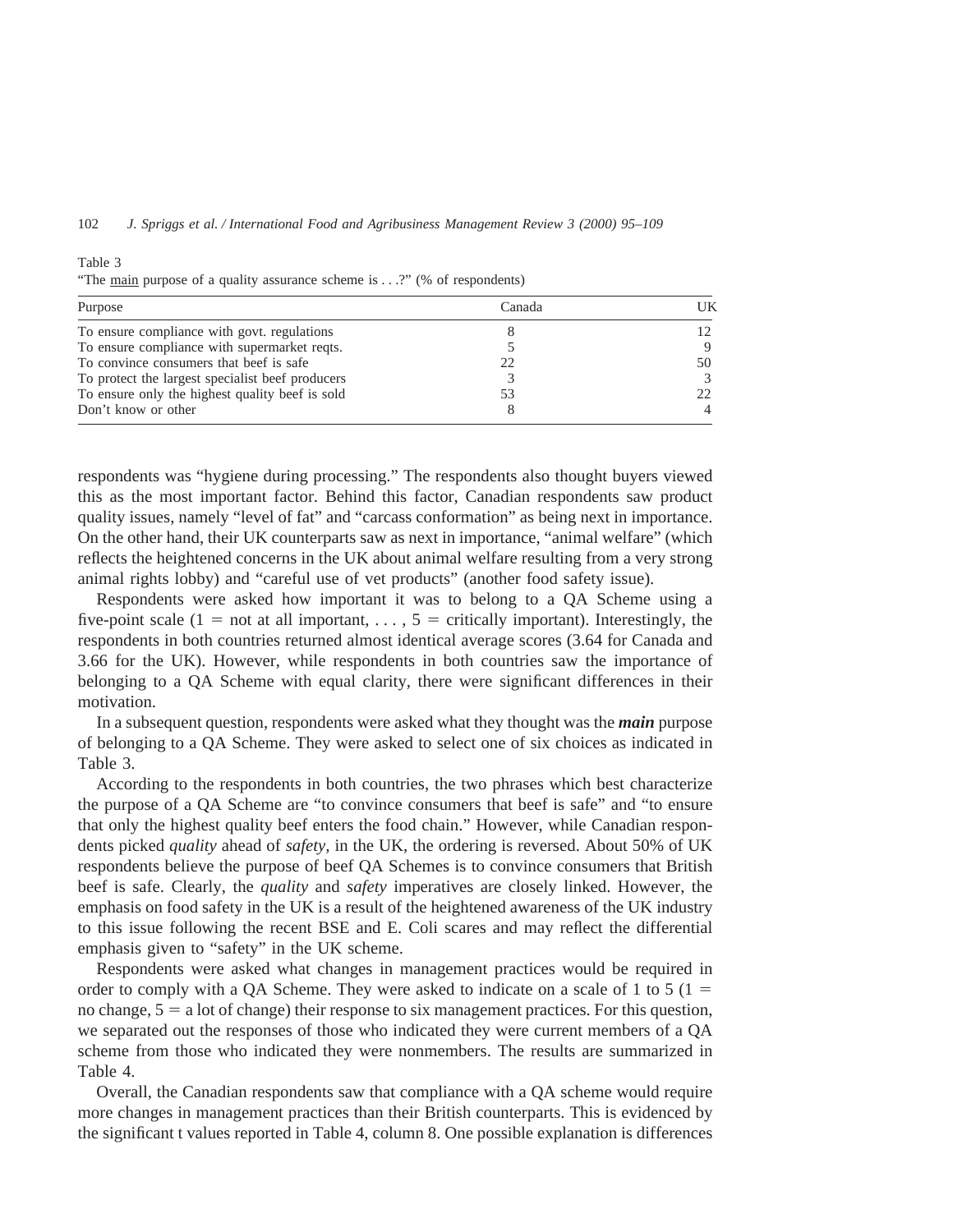Table 4

Changes in management practices associated with QA membership — mean scores  $(1=n \text{ change}, 5=a \text{ lot of})$ change)

| Management practice             | Canada                     |        |                  | UK     |        |         |      |
|---------------------------------|----------------------------|--------|------------------|--------|--------|---------|------|
|                                 | member<br>$non-$<br>member | total  | $non-$<br>member | member | total  | value** |      |
| Record keeping                  | 2.7                        | 3.0    | 2.8              | 2.3    | 2.1    | 2.1     | 4.1  |
| Housing and handling facilities | $1.8*$                     | $2.6*$ | 2.1              | 1.8    | 1.6    | 1.6     | 3.1  |
| Transport arrangements          | $1.7*$                     | $2.7*$ | 2.0              | 1.6    | 1.3    | 1.4     | 4.8  |
| Timing of production/marketing  | $1.8*$                     | $2.8*$ | 2.1              | $1.8*$ | $1.3*$ | 1.5     | 4.6  |
| Training for self or staff      | $2.8*$                     | $3.7*$ | 3.1              | $1.9*$ | $1.4*$ | 1.6     | 11.4 |
| Husbandry practices             | $1.9*$                     | $3.3*$ | 2.4              | 1.6    | 1.7    | 1.7     | 4.7  |

\* Differences between members and non-members are significant at the 5% level; \*\* t values are for the test of difference between the means of total responses in Canada and the UK.

in the scale of beef finishing operations in the two countries, such that the larger scale finishing operations in Canada require quality management changes that are not required on the smaller UK operations.

The perceived changes required in QA Schemes by nonmembers were similar in the two countries. However, while the Canadian members tended to view the required changes as being greater than the nonmembers, it was just the reverse in the UK. According to the results summarized in Table 4, Canadian members viewed the required changes as being greater than nonmembers in all management practices, and except for record keeping, the results were significant at the 5% level. By contrast, UK members trended to view the required changes as being less than nonmembers. This was true for five of the six management practices listed in the table, although the results were significant at the 5% level only for two of these (timing of production/marketing and training of self or staff). These results add weight to the suggestion that larger scale finishing operations in Canada require changes not required on the smaller UK operations. Another plausible explanation is that the UK schemes have been around for much longer than the relatively new Canadian scheme, giving UK members a chance to adjust. Canadian members would only recently have received the scheme manuals, so that any changes in management practices were likely made more recently and recalled more readily.

The greatest perceived change required in Canadian QA Schemes, by both the members and nonmembers, is "training for self and staff." In the UK, this was not seen as particularly important. It was easily dominated by the requirement to improve "record keeping." The Canadian scheme emphasizes such things as on-farm or feedlot husbandry practices, the need to eliminate lesions at injection sites and the correct use of pharmaceuticals. This is reflected in the perceptions of members that most changes in management practices were required in training and in husbandry practices (feeding and veterinary practices). Record keeping reflects the design of the "Quality Starts Here: Good Production Practices" manuals which encourage farmers to use the checklists supplied in the manuals. Record keeping also constitutes an important element of the major British QA scheme (FABL), but given that the scheme has been in place for a decade, it is likely that the adjustments necessary at the outset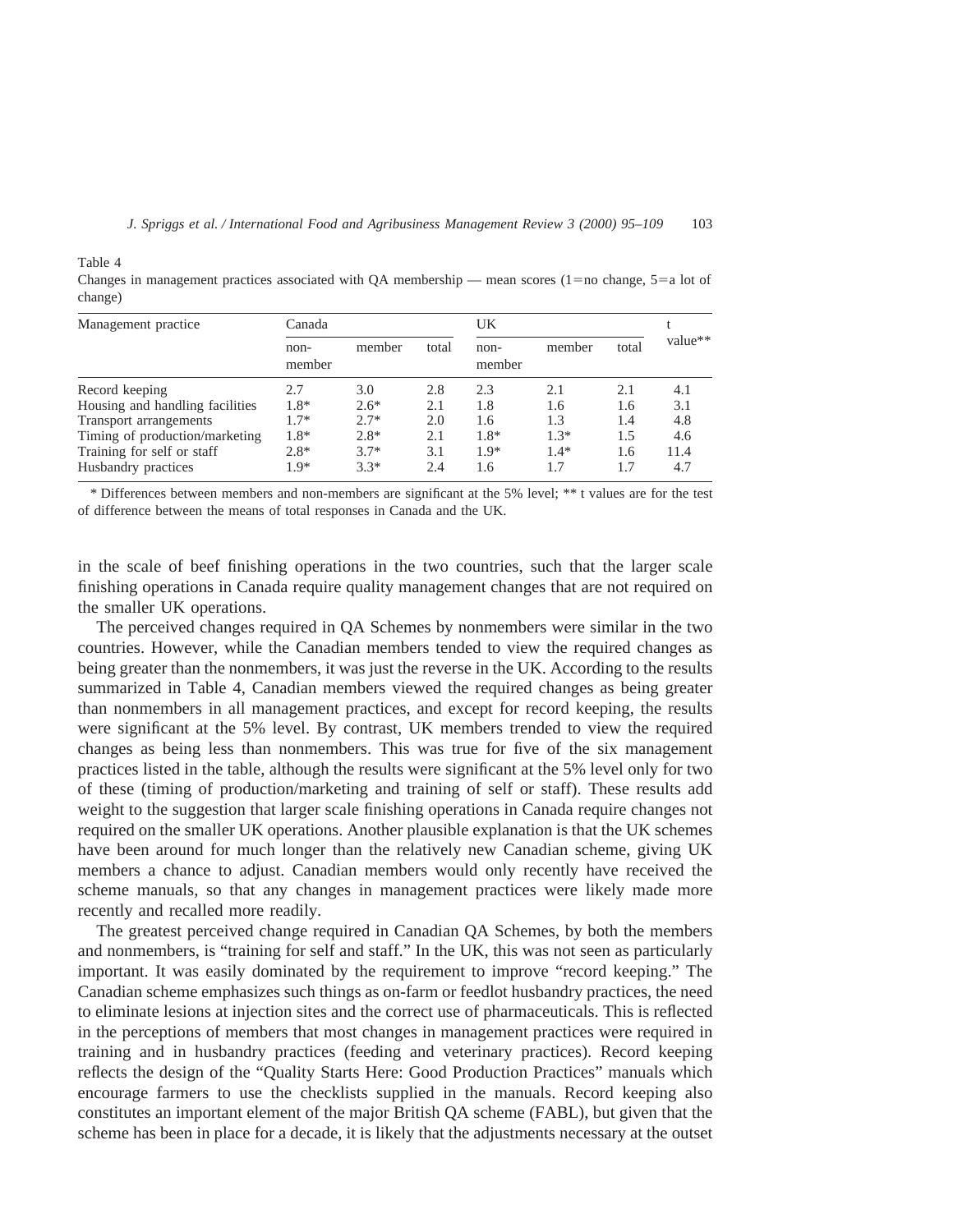Table 5

Perceived benefits of belonging to a QA scheme — mean scores  $(1=not$  significant at all,  $5=$ highly significant)

| Perceived benefit                  | Canada           |                 | UK  |                  |                 |     |         |  |
|------------------------------------|------------------|-----------------|-----|------------------|-----------------|-----|---------|--|
|                                    | $non-$<br>member | total<br>member |     | $non-$<br>member | member<br>total |     | value** |  |
| More secure markets                | $3.5*$           | $2.2*$          | 3.1 | $3.2*$           | $2.2*$          | 2.5 | 3.0     |  |
| Improved consumer confidence       | $4.2*$           | $2.7*$          | 3.8 | $3.5*$           | $2.6*$          | 2.9 | 4.7     |  |
| Information to improve production  | 3.7              | 3.4             | 3.6 | 2.1              | 1.9             | 1.9 | 11.5    |  |
| Compliance with food legislation   | $3.8*$           | $2.7*$          | 3.5 | $3.1*$           | $2.4*$          | 2.6 | 5.1     |  |
| Premium above normal market prices | $4.0*$           | $2.8*$          | 3.7 | $3.2*$           | $2.0*$          | 2.4 | 7.0     |  |
| Stronger links with the trade      | $3.9*$           | $2.9*$          | 3.6 | $3.2*$           | $2.2*$          | 2.5 | 6.1     |  |

\* Differences between members and non-members are significant at the 5% level; \*\* t values are for the test of difference between the means of total responses in Canada and the UK.

have become routine. This may explain why respondents did not see this as a major change associated with QA scheme membership.

To try to get a better understanding of what might affect a producer's decision to join a QA Scheme, respondents were asked what they thought were the major benefits and problems or drawbacks associated with belonging to such a scheme. Table 5 summarizes the responses on benefits while Table 6 summarizes the responses on problems. In both tables, respondents were asked to indicate on a scale of 1 to 5 their response to a number of possible benefits/problems (1 = not significant at all,  $5 =$  highly significant).

Overall, the results suggest that Canadian respondents see both greater benefits and greater challenges/costs than their UK counterparts in belonging to a QA scheme. This is evidenced by the t values listed in Tables 5 and 6, which are uniformly positive and significant. As discussed earlier in the analysis of Table 4, this result may reflect the difference in quality management changes required in the two countries. The Canadian QA scheme may involve higher costs, but it also is seen to yield higher benefits.

Examining Table 5 more closely, it appears that nonmembers in both countries perceive the benefits of belonging to a QA scheme as being greater than do members. This is true for

Table 6 Perceived problems associated with belonging to a  $QA$  scheme — mean scores (1=not significant at all,  $5 =$ highly significant)

| Perceived challenge/cost              | Canada           |        |       | UK               |        |       |         |
|---------------------------------------|------------------|--------|-------|------------------|--------|-------|---------|
|                                       | $non-$<br>member | member | total | $non-$<br>member | member | total | value** |
| Inconvenience of farm inspections     | 2.4              | 1.9    | 2.3   | $2.8*$           | $1.5*$ | 1.9   | 2.6     |
| Training self/staff to meet standards | 2.5              | 2.3    | 2.4   | $2.4*$           | $1.4*$ | 1.7   | 5.6     |
| Increased capital investment          | 2.8              | 2.4    | 2.7   | $2.9*$           | $1.5*$ | 2.0   | 4.5     |
| Reduced independence                  | $3.3*$           | $2.3*$ | 3.0   | $3.3*$           | $1.8*$ | 2.3   | 4.7     |

\* Differences between members and non-members are significant at the 5% level; \*\* t values are for the test of difference between the means of total responses in Canada and the UK.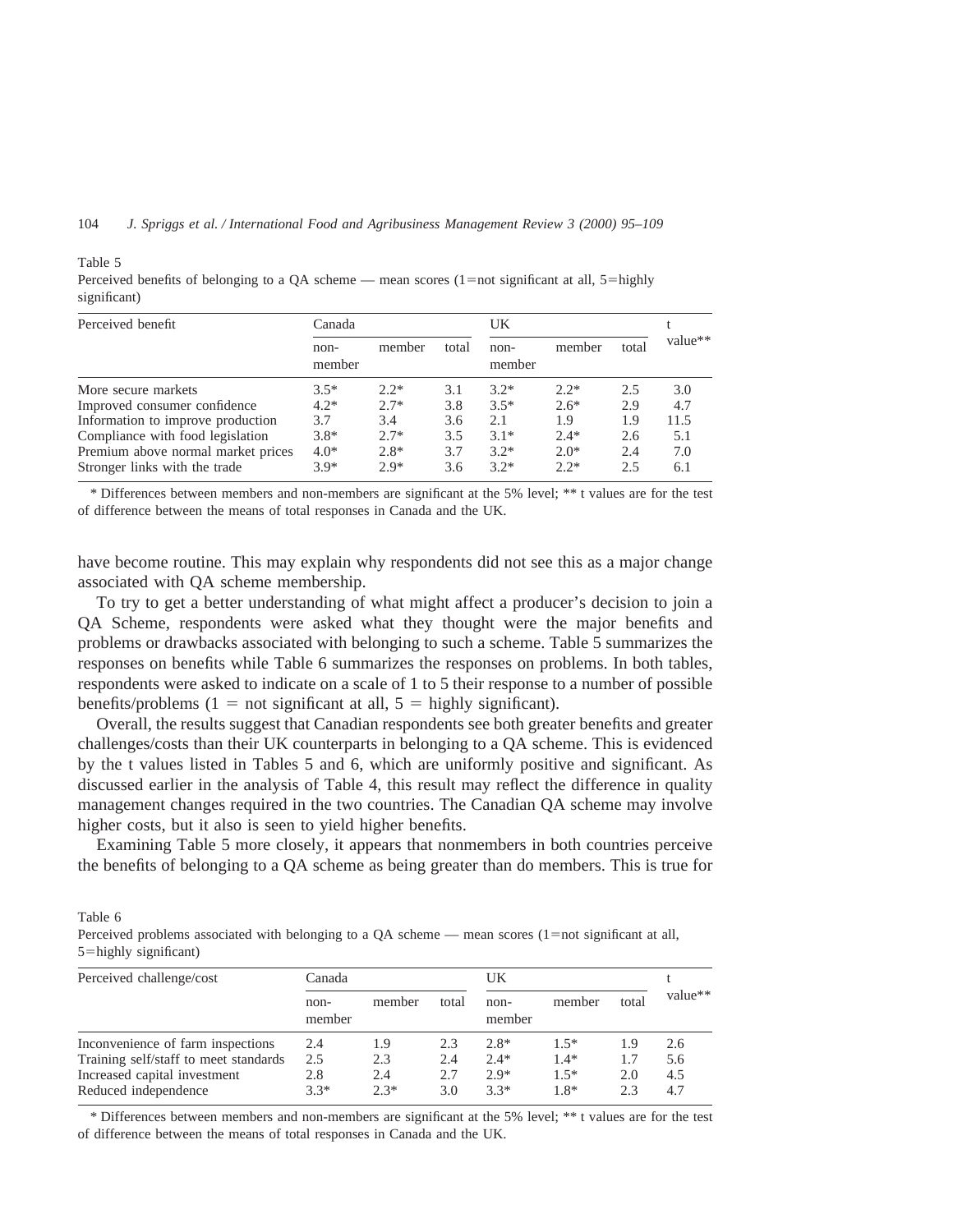all perceived benefits except *information to improve production* for which there was not found to be a significant difference.

The most important benefit in the eyes of UK respondents, whether or not they were members of a QA Scheme, was "improved consumer confidence." This suggests that UK beef producers have looked to QA Schemes as a way of restoring consumer confidence, which has been shattered in recent years. "Compliance with food legislation" was also ranked high among the perceived benefits of a QA scheme. This suggests a feeling of coercion on the part of some UK producers, that is, that this was something they "had" to do because of a regulatory change. Canadian respondents who were nonmembers also ranked "improved consumer confidence" as most important but the members, on average, did not. Canadian members of QA Schemes saw the most important benefit as "providing information to improve production." Yet this was the least significant of the benefits for UK scheme members. This indicates a difference in the delivery of the two schemes. The Canadian scheme is centered on the "Good Production Practices" manual which provides advice and checklists for producers. The voluntary use of this information to improve production practices is a central tenet of the "Quality Starts Here" scheme.

These results suggest a difference between the orientation of British and Canadian QA Schemes that is most discernible only when one becomes a member. The QA schemes in each country have a different focus or are motivated differently. The UK schemes are focused on improving the perception of food safety while the QA Schemes in Canada are focused on improving production methods.

Table 6 summarizes the perceived challenges/costs associated with belonging to a QA scheme. The results presented in Table 6 suggest the biggest perceived cost of belonging to a QA Scheme is "reduced independence" followed by "increased capital investment".

In both Canada and the UK, members view the challenges/costs as being less significant than do nonmembers. While, in the UK, this result is statistically significant at the 5% level for all challenges/costs listed, in Canada, the result is significant at the 5% level only for *reduced independence* for which nonmembers show significantly greater concern. It is clear, regardless of the country, that the prospect of suffering *reduced independence* weighs on the minds of many beef producers who currently do not belong to a QA Scheme. This is something the beef production industry, the rest of the supply chain and government needs to take on board as they attempt to move the beef livestock sector to a position of closer coordination with the rest of the supply chain. In this regard, one of the interesting features to emerge from both the UK and Canadian surveys is the difference between perceptions of nonmembers and members. The prospect of "reduced independence" (by nonmembers) seems to be a lot worse than the reality (experienced by members). Perhaps this is a message that needs to be reinforced in the minds of nonmembers. The industry can no longer afford independent farmers.

# **6. Discussion and suggestions for further research**

There are major changes taking place in beef supply chains around the world. A central feature of these changes is increased coordination that improves a country's international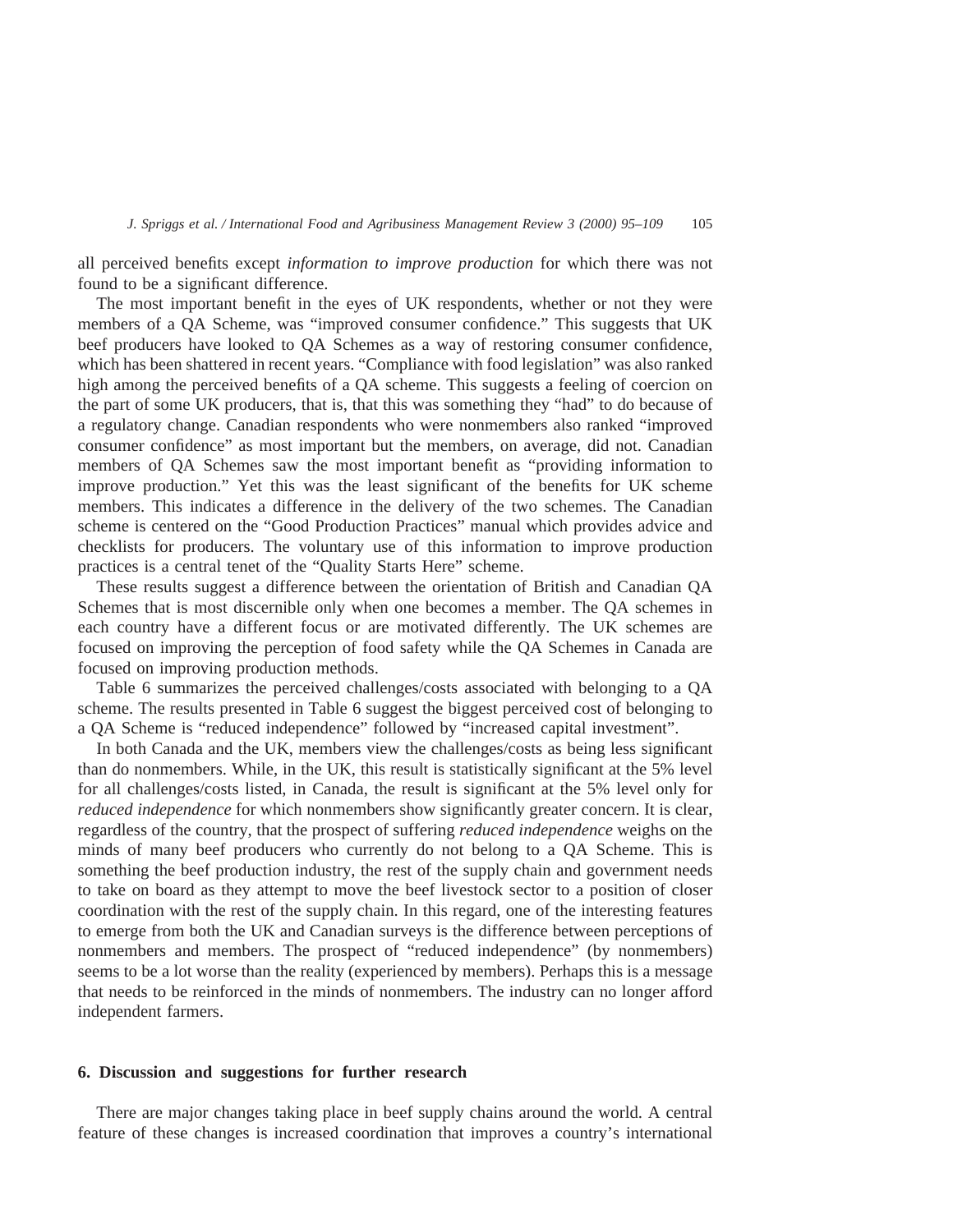competitiveness by making the system more consumer-responsive and by reducing transaction costs. A related feature is the increased emphasis on quality assurance. Increased coordination and greater attention to quality assurance make important contributions to a country's international competitiveness in beef by providing a mechanism for assuring consumers (wherever they may be in the globalized marketplace) of the safety and quality of the products they buy. In the Introduction, it was hypothesized that differences in the drivers for change might lead to differences in the attitudes of beef producers to coordination and QA initiatives.

Both British and Canadian beef producers have indicated they think vertical and horizontal coordination are important to the future prosperity of the beef industry. However, British beef producers have had little choice but to embrace coordination and QA initiatives. This may explain the emphatic disagreement of UK respondents with the statement "beef producers have been slow to recognize the needs of the final consumer." They have had to get their act together. The major retailers, as "channel captains," and prompted by the due diligence requirements of the 1990 Food Safety Act, have imposed coordination and QA initiatives on beef producers and will not source beef from nonfarm assured suppliers. The survey results suggest that, despite the much more fragmented beef industry in the UK, producers there are generally more aware of the need to adopt coordination and QA initiatives. Consequently, there may be a silver lining in the severe food contamination crises faced by the UK producers. Such crises have been a very strong driver for change. By the same token, a lack of such crises in Canada raises the spectre of complacency.

Differences in the drivers for change in the two countries may also account for differences in how producers in the two countries viewed the purpose of QA schemes. While UK producers saw QA schemes as a vehicle for lifting consumer confidence, Canadian producers saw them as a vehicle for improving the product. This difference also helps to explain the greater acceptance in the UK for QA programs which are independently audited. Independent audits are essential if your objective is to convince the general public of the safety of your product.

For the Canadian beef industry, the spectre of producer complacency adds a particular competitive challenge in the future. However, the survey results do suggest areas where industry leaders may concentrate their efforts to encourage producers to accept the competitive challenge. Consider the responses we obtained on the questions of the problems and benefits of belonging to a QA scheme.

When looking at the problems (disincentives) for joining a QA scheme, Canadian producers who were not currently members listed "reduced independence" as being of primary importance. However, current members did not see this as such an important problem. This suggests a role for education on this point, particularly as the requirements of a global market place, with increasingly diligent consumers, are likely to make it increasingly difficult for any stakeholders in the supply chain to remain independent in delivering all but the lowest value commodities.

If we now look at the perceived benefits of belonging to a QA scheme, it is clear that current members view the main benefit as providing "information to improve production." The problem with this is that it will tend to color the nature of the QA scheme developed. Such a scheme will tend to be voluntary and may focus on initiatives important to producers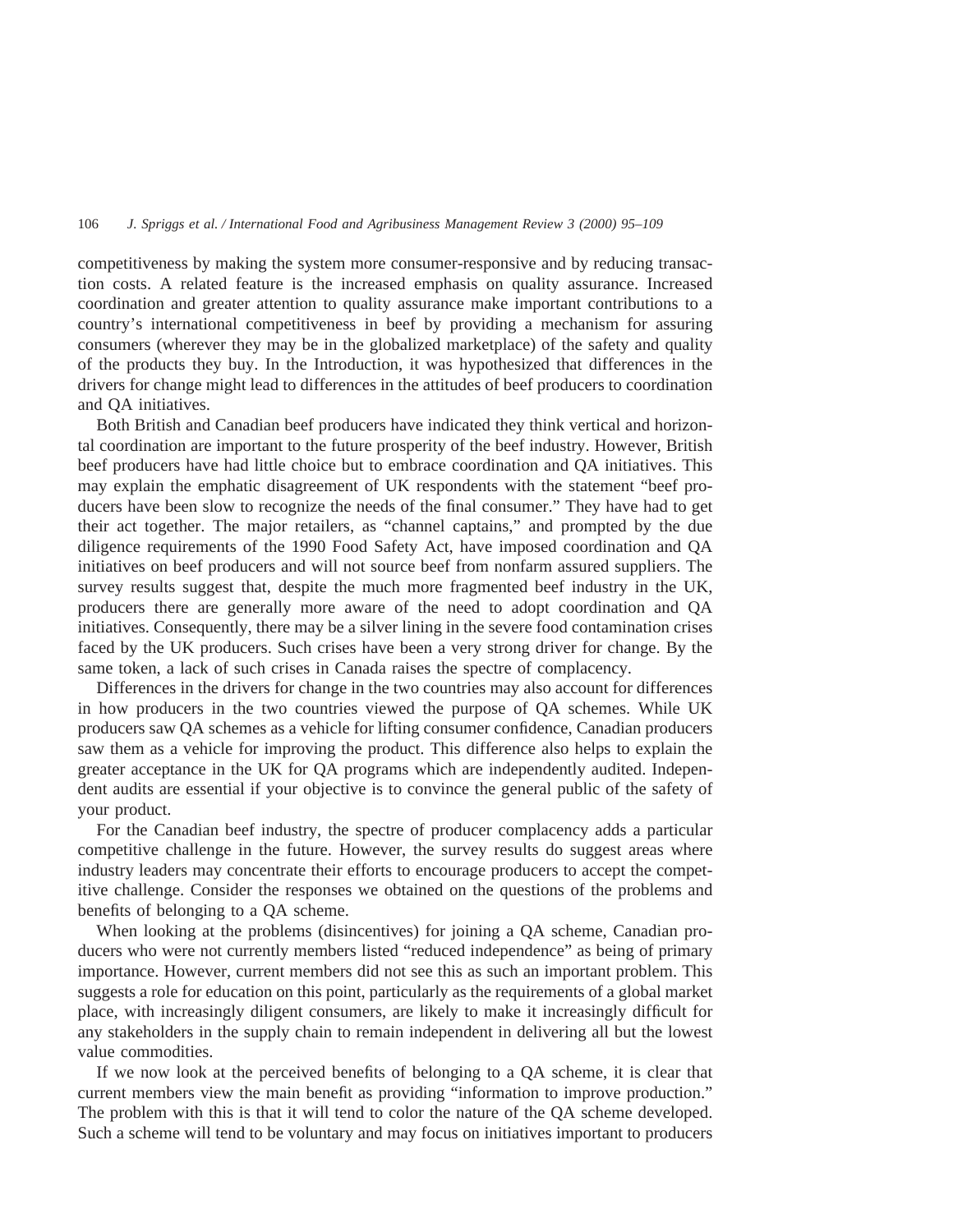but which are not necessarily most important to consumers. Interestingly, the Canadian beef industry appears to have adopted a strategy that will counter these negative tendencies. It is currently focusing attention on the introduction of the Canadian Cattle Identification Program. One important outcome of such a program is increased accountability and traceability. This alone will encourage beef producers to become involved in a QA Scheme (covering food safety elements) as a way of showing due diligence. A mandatory cattle identification program may well act as the hook necessary to persuade beef producers to join the Canadian quality assurance initiatives.

It is clear that enhanced coordination and quality assurance programs are becoming increasingly important for international competitiveness. While some countries, like the UK, have very strong drivers to innovate in this area, other countries, like Canada do not. This paper provides some insights into how the differences in drivers can lead to differences in attitudes to change in the different countries. For those countries which have relatively weak drivers for change, it is important to explore compensating strategies in order to maintain competitiveness.

We have started to do this here, but much more research is still required. In particular, the country coverage needs to be expanded to include insights from countries with a dominant export orientation (such as Australia) as well those who are highly dependent upon imports (such as Japan). The industry drivers, institutional arrangements and consumer preferences are likely to differ considerably between countries and further examination is necessary, on an international basis, before we can draw conclusions regarding the relative costs and benefits associated with QA schemes for beef. In addition, such analysis would facilitate an examination of the potential trade implications of a proliferation of QA schemes with differing objectives, particularly as labeling remains a potential nontariff barrier to trade whenever consumers have a preference for more rather than less information about the nature, provenance and safety of the food they purchase.

We are still in relatively uncharted waters as far as farm-level QA schemes are concerned and the limited academic literature, like the schemes, tends to be restricted to single country studies. Thus, while this paper is limited in its scope, it is the first cross-country comparison to look specifically at the impact of QA schemes at the farm level, and why they are advancing at different rates. Given the dynamics of the market, the results reported here are unlikely to be reflected in the current situation in either country, but they do provide valuable insights into the need to establish clear objectives at the outset and ensure appropriate incentives are in place to ensure maximum compliance, particularly where schemes are voluntary.

The analysis we have conducted could also be usefully extended to other commodities, particularly as the situation pertaining to beef is unique, given the impact that the BSE crisis has had, not only in the UK but worldwide. The interesting issue here is the extent to which concern over food safety is a prerequisite for farm-level QA schemes to be effectively adopted at an industry level and accepted at the consumer level. As the perceived risks associated with food are likely to differ between food categories as well as between countries, a multicountry study of a range of different food products would provide further insights into the role and likely impact of QA schemes for different commodity groups, and the most effective means of administering them—schemes with common objectives, ad-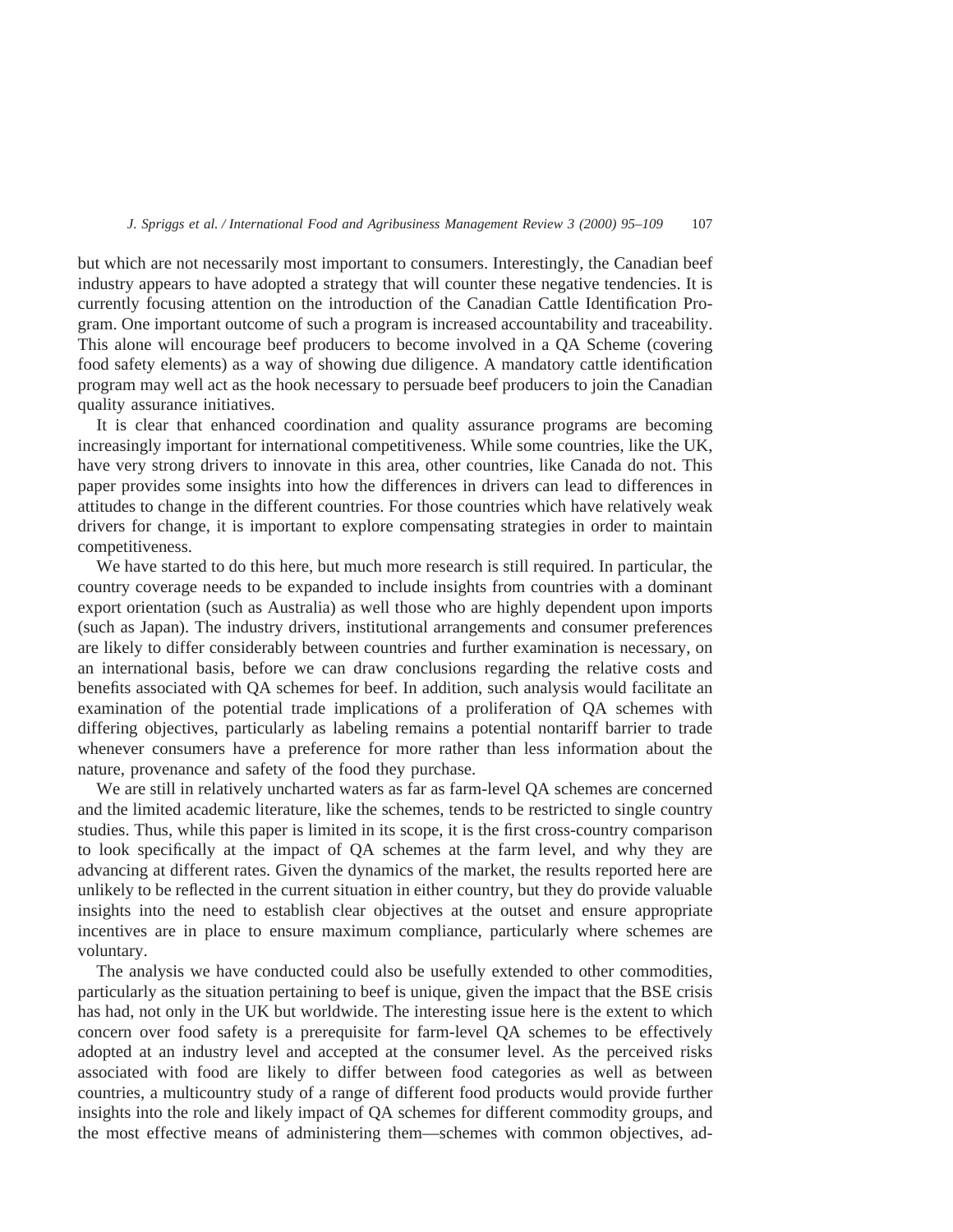dressing common needs (as perceived by the consumer) could be policed and administered jointly, thereby reducing the costs and increasing participation across all subsectors, as appropriate.

From a methodological point of view, this study has made effective use of the least-cost method of survey research, providing broad insights across a range of issues rather than detailed information on a limited set of issues. This was necessary for two reasons: first, the survey was undertaken at an exploratory stage in our collective research on food safety and quality assurance and is the first, as far as we are aware, to make direct comparisons between producer attitudes towards QA schemes, at the farm level, in different countries; second, resources for the study were strictly limited, which precluded the authors from undertaking in-depth interviews, face-to-face, with farmers (members and nonmembers of QA schemes) and extending the analysis downstream, to include abattoirs, meat processors, retailers and consumers.

Further research along these lines would prove both methodologically and conceptually challenging, but would provide invaluable insights into the value of the plethora of QA schemes currently emerging at the national level and yet to be 'tested' in terms of international trade. Whether the benefits of such schemes outweigh the costs remains open to question, as does the extent to which they exceed compliance costs and are distributed equally among stakeholders. There are clearly important lessons that can be learned from experiences in different countries, to avoid the duplication of mistakes and ensure that the opportunities, which farm-level QA schemes provide, are exploited effectively and efficiently. Hopefully, this exploratory paper will prompt other academics to take up the challenge of comparative work, at an international level, in this under-researched area and policy-makers to make the necessary funds available for a more detailed exploration of the issues, as they relate to domestic improvements in food quality and safety as well as international competitiveness.

# **References**

- Barkema, A., & Drabenstott, M. (1995). The many paths of vertical coordination: structural implications for the US food system. *Agribusiness, 11* (5), 483–492.
- Caswell, J. A., Roberts, T., & Jordan Lin, C. T. (1997). Opportunities to market food safety. In Schertz, L. P. and Daft, L. M. (eds). *Food and Agricultural Markets: The Quiet Revolution,* Economic Research Service, USDA, 229–248.
- Cook, M. L. (1997). Structural changes in the US grain and oilseeds sector. In Schertz, L. P. and Daft, L. M. (eds). *Food and Agricultural Markets: The Quiet Revolution,* Economic Research Service, USDA, 118–125.
- Duval, Y., & Biere, A. (1998). Grain producers' attitudes to new forms of supply chain coordination. *International Food and Agribusiness Management Review, 1* (2), 179–193.
- Fearne, A. (1998). The evolution of partnerships in the meat supply chain: insights from the British beef industry. *Supply Chain Management, 3* (4), 214–231.
- Hobbs, J. E. (1997). Measuring transaction costs in cattle marketing. *American Journal of Agricultural Economics, 79* (4), 1083–1095.
- Hughes, D., & Merton, I. (1996). 'Partnership in produce': the J. Sainsbury approach to managing the fresh produce supply chain. *Supply Chain Management, 1* (2), 4–6.

Kalaitzandonakes, N., & Maltsbarger, R. (1999). Biotechnology, identity preserved crop systems, and economic